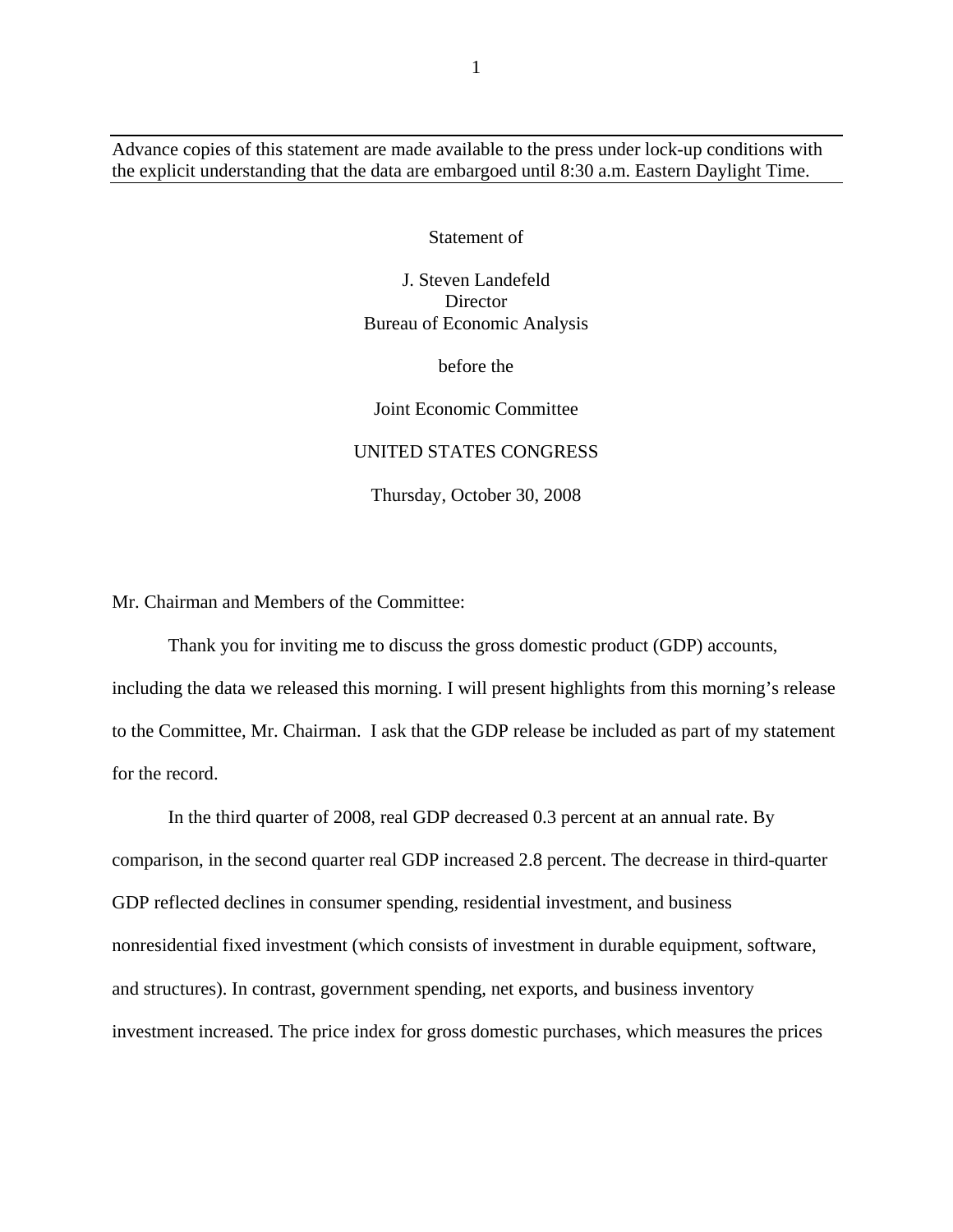paid by U.S. residents, increased 4.8 percent, following an increase of 4.2 percent in the second quarter.

Consumer spending decreased 3.1 percent in the third quarter, following an increase of 1.2 percent in the second. The third-quarter decline in consumer spending was the largest decline since the second quarter of 1980. Consumer spending on durable goods fell 14.1 percent, with motor vehicles accounting for most of the decline. Consumer spending on nondurable goods fell 6.4 percent. In contrast, spending on services grew 0.6 percent.

Spending on residential investment fell 19.1 percent in the third quarter, compared with a decline of 13.3 percent in the second. This was the eleventh consecutive quarter in which residential investment has declined. Since its peak in the fourth quarter of 2005, residential investment has fallen 42.2 percent.

Business nonresidential fixed investment fell 1.0 percent in the third quarter, compared with an increase of 2.5 percent in the second. Third-quarter business spending on durable equipment and software fell 5.5 percent, whereas spending on nonresidential structures increased 7.9 percent.

Business inventory investment contributed +0.56 percentage point to the change in real GDP, compared to –1.50 percentage points in the second quarter.

Exports of goods and services increased 5.9 percent in the third quarter, compared with an increase of 12.3 percent in the second. Exports have now increased for twenty-one consecutive quarters. Imports of goods and services decreased 1.9 percent in the third quarter, compared with a decrease of 7.3 percent in the second.

Spending on goods and services by the federal government increased 13.8 percent in the third quarter, compared with an increase of 6.6 percent in the second. Most of the increase was in

2